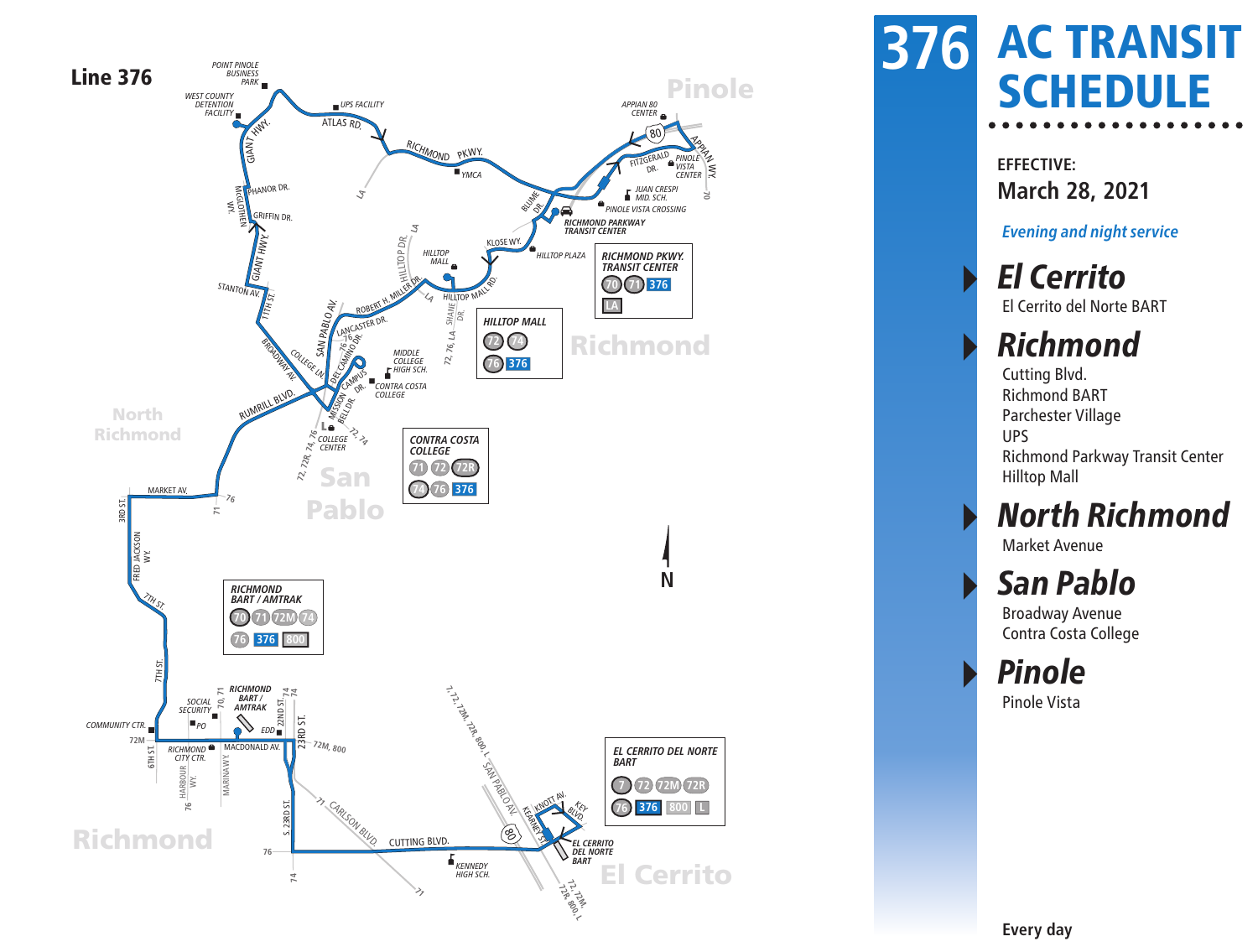# **376 Monday through Friday except holidays To Fitzgerald Drive, Pinole**

|             |             |             |              |                 |                      | Pinole Ridge |
|-------------|-------------|-------------|--------------|-----------------|----------------------|--------------|
| Cutting     |             |             |              | Point Pinole    | <b>United Parcel</b> | Shopping     |
| Blyd. & San | Richmond    | Market Ave. | Contra Costa | <b>Business</b> | Service.             | Center       |
| Pablo Ave.  | <b>BART</b> | & 6th St.   | College      | Park            | Richmond             | (Best Buy)   |
|             |             |             | 7:54p        | 8:07p           | 8:09p                | 8:18p        |
|             |             |             | 8:24p        | 8:37p           | 8:39p                | 8:48p        |
| 8:23p       | 8:35p       | 8:46p       | 8:54p        | 9:07p           | 9:09p                | 9:18p        |
| 8:53p       | 9:05p       | 9:16p       | 9:24p        | 9:37p           | 9:39p                | 9:48p        |
| 9:23p       | 9:35p       | 9:46p       | 9:54p        | 10:07p          | 10:09p               | 10:18p       |
| 9:53p       | 10:05p      | 10:16p      | 10:24p       | 10:37p          | 10:39p               | 10:48p       |
| 10:23p      | 10:35p      | 10:46p      | 10:54p       | 11:07p          | 11:09p               | 11:18p       |
| 10:53p      | 11:05p      | 11:16p      | 11:24p       | 11:37p          | 11:39p               | 11:48p       |
| 11:23p      | 11:35p      | 11:46p      | 11:54p       | 12:07a          | 12:09a               | 12:18a       |
| 11:53p      | 12:05a      | 12:16a      | 12:24a       | 12:37a          | 12:39a               | 12:48a       |
| 12:23a      | 12:35a      | 12:46a      | 12:54a       | 1:07a           | 1:09a                | 1:18a        |
| 12:53a      | 1:05a       | 1:16a       | 1:24a        | 1:37a           | 1:39a                | 1:48a        |
| 1:24a       | 1:36a       | 1:46a       | 1:54a        | 2:07a           | 2:09a                | 2:18a        |
| 1:54a       | 2:06a       | 2:16a       | 2:24a        | 2:37a           | 2:39a                | 2:48a        |
| 2:24a       | 2:36a       | 2:46a       | 2:54a        | 3:07a           | 3:09a                | 3:18a        |

## **376 Sundays and holidays To Fitzgerald Drive, Pinole**

|             |             |           |                          |                 |                      | Pinole Ridge |
|-------------|-------------|-----------|--------------------------|-----------------|----------------------|--------------|
| Cutting     |             |           |                          | Point Pinole    | <b>United Parcel</b> | Shopping     |
| Blyd. & San | Richmond    |           | Market Ave. Contra Costa | <b>Business</b> | Service,             | Center       |
| Pablo Ave.  | <b>BART</b> | & 6th St. | College                  | Park            | Richmond             | (Best Buy)   |
|             |             |           | 7:51p                    | 8:06p           | 8:09p                | 8:17p        |
|             |             |           | 8:21p                    | 8:36p           | 8:39p                | 8:47p        |
| 8:22p       | 8:35p       | 8:45p     | 8:51p                    | 9:06p           | 9:09p                | 9:17p        |
| 8:52p       | 9:05p       | 9:15p     | 9:21p                    | 9:36p           | 9:39p                | 9:47p        |
| 9:22p       | 9:35p       | 9:45p     | 9:51p                    | 10:06p          | 10:09p               | 10:17p       |
| 9:52p       | 10:05p      | 10:15p    | 10:21p                   | 10:36p          | 10:39p               | 10:47p       |
| 10:22p      | 10:35p      | 10:45p    | 10:51p                   | 11:06p          | 11:09p               | 11:17p       |
| 10:52p      | 11:05p      | 11:15p    | 11:21p                   | 11:36p          | 11:39p               | 11:47p       |
| 11:22p      | 11:35p      | 11:45p    | 11:51p                   | 12:06a          | 12:09a               | 12:17a       |
| 11:52p      | 12:05a      | 12:15a    | 12:21a                   | 12:36a          | 12:39a               | 12:47a       |
| 12:22a      | 12:35a      | 12:45a    | 12:51a                   | 1:06a           | 1:09a                | 1:17a        |
| 12:52a      | 1:05a       | 1:15a     | 1:21a                    | 1:36a           | 1:39a                | 1:47a        |
| 1:22a       | 1:35a       | 1:45a     | 1:51a                    | 2:06a           | 2:09a                | 2:17a        |
| 1:52a       | 2:05a       | 2:15a     | 2:21a                    | 2:36a           | 2:39a                | 2:47a        |
| 2:22a       | 2:35a       | 2:45a     | 2:51a                    | 3:06a           | 3:09a                | 3:17a        |

# **376 Saturdays except holidays To Fitzgerald Drive, Pinole**

| Cutting     |             |             |              | Point Pinole    | <b>United Parcel</b> | Pinole Ridge<br>Shopping |
|-------------|-------------|-------------|--------------|-----------------|----------------------|--------------------------|
| Blyd. & San | Richmond    | Market Ave. | Contra Costa | <b>Business</b> | Service,             | Center                   |
| Pablo Ave.  | <b>BART</b> | & 6th St.   | College      | Park            | Richmond             | (Best Buy)               |
|             |             |             | 7:51p        | 8:04p           | 8:06p                | 8:15p                    |
|             |             |             | 8:21p        | 8:34p           | 8:36p                | 8:45p                    |
| 8:22p       | 8:35p       | 8:46p       | 8:54p        | 9:07p           | 9:09p                | 9:18p                    |
| 8:52p       | 9:05p       | 9:16p       | 9:24p        | 9:37p           | 9:39p                | 9:48p                    |
| 9:22p       | 9:35p       | 9:46p       | 9:54p        | 10:07p          | 10:09p               | 10:18p                   |
| 9:52p       | 10:05p      | 10:16p      | 10:24p       | 10:37p          | 10:39p               | 10:48p                   |
| 10:22p      | 10:35p      | 10:46p      | 10:54p       | 11:07p          | 11:09p               | 11:18p                   |
| 10:52p      | 11:05p      | 11:16p      | 11:24p       | 11:37p          | 11:39p               | 11:48p                   |
| 11:22p      | 11:35p      | 11:46p      | 11:54p       | 12:07a          | 12:09a               | 12:18a                   |
| 11:52p      | 12:05a      | 12:16a      | 12:24a       | 12:37a          | 12:39a               | 12:48a                   |
| 12:22a      | 12:35a      | 12:46a      | 12:54a       | 1:07a           | 1:09a                | 1:18a                    |
| 12:52a      | 1:05a       | 1:16a       | 1:24a        | 1:37a           | 1:39a                | 1:48a                    |
| 1:22a       | 1:35a       | 1:45a       | 1:52a        | 2:05a           | 2:07a                | 2:16a                    |
| 1:52a       | 2:05a       | 2:15a       | 2:22a        | 2:35a           | 2:37a                | 2:46a                    |
| 2:22a       | 2:35a       | 2:45a       | 2:52a        | 3:05a           | 3:07a                | 3:16a                    |
|             |             |             |              |                 |                      |                          |